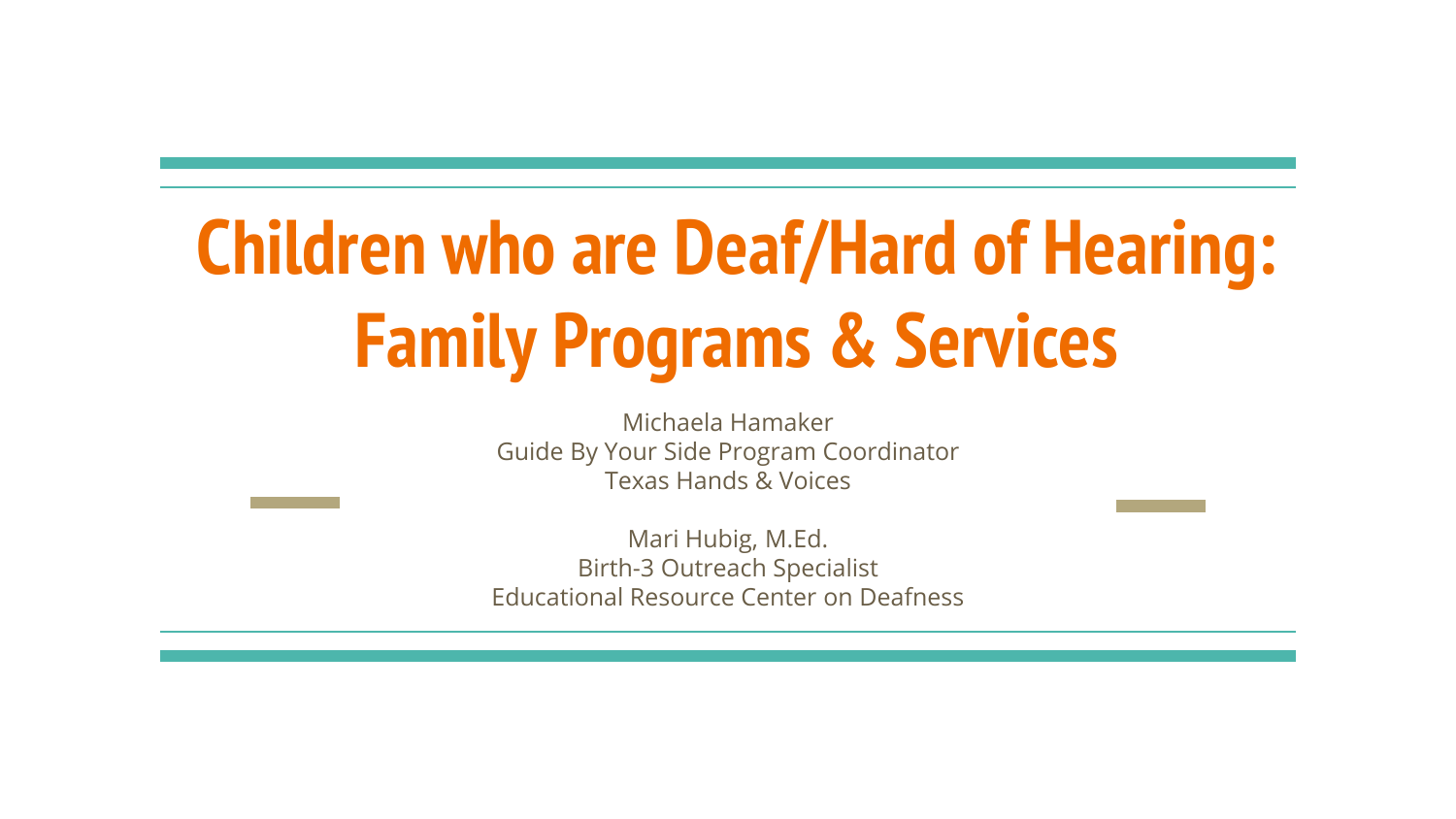# **"WHAT WORKS FOR YOUR CHILD IS WHAT MAKES THE CHOICE RIGHT!"**

Texas Hands & Voices

Guide By Your Side

- Texas State Chapter of the international orġanization –<br>Hands & Voices
- Texas Hands & Voices is a 501c3 non-profit organization



- A program under the National Hands & Voices umbrella
- Texas GBYS Program is funded with 'family involvement' monies from ERCOD

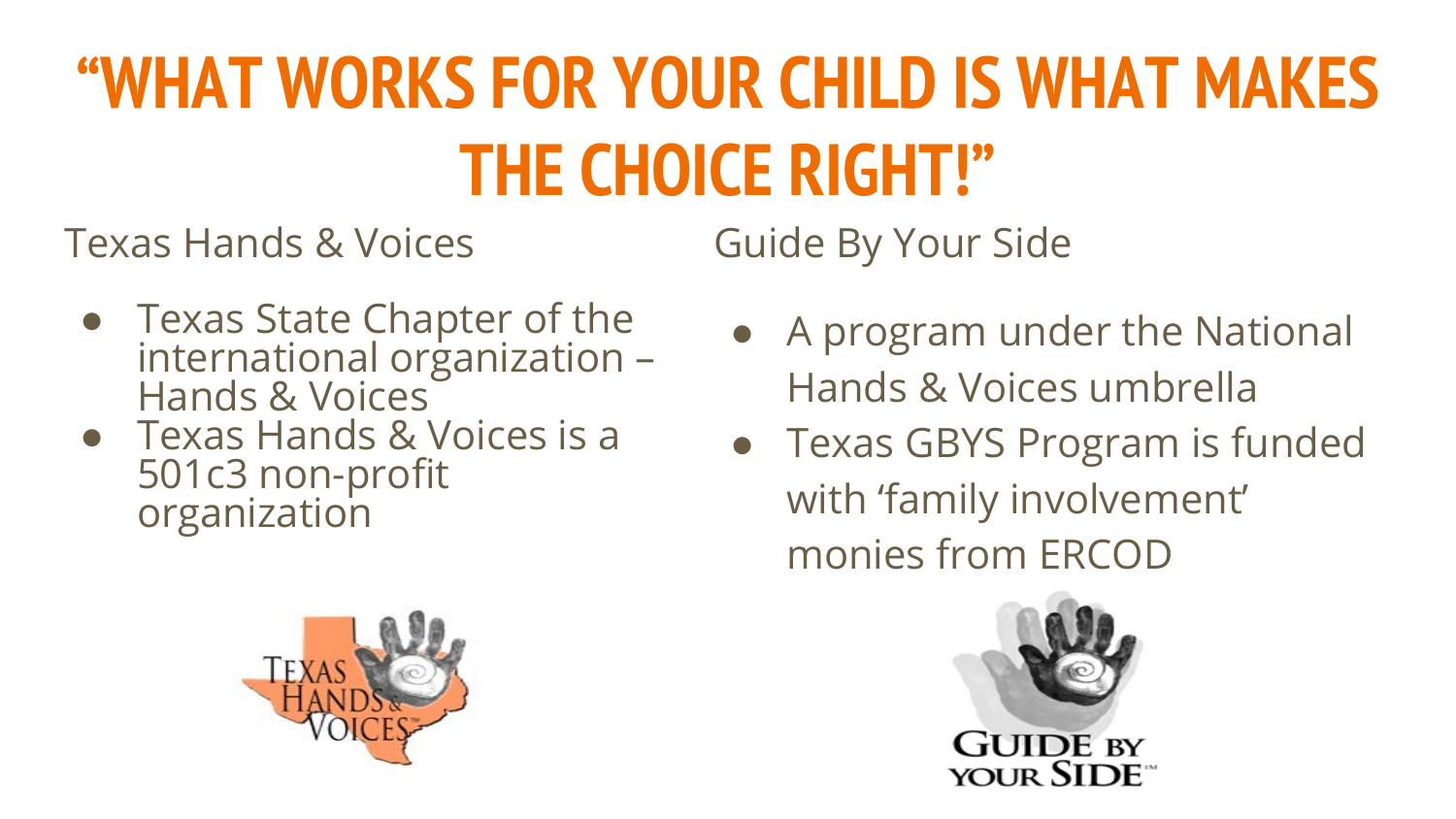### **Texas Hands & Voices...What Do We**

# **We offer support to families including:**

- Parent to parent support
- Guide By Your Side Program
- ASTra Program
- Networking
- Resource sharing
- Website & Facebook pages
- Parent & Professional trainings/webinars
- HQ News (Communicator) for members



- eNewsletters and events updates
- Local social events and workshops
- Involvement in systems change
- Legislative updates and representation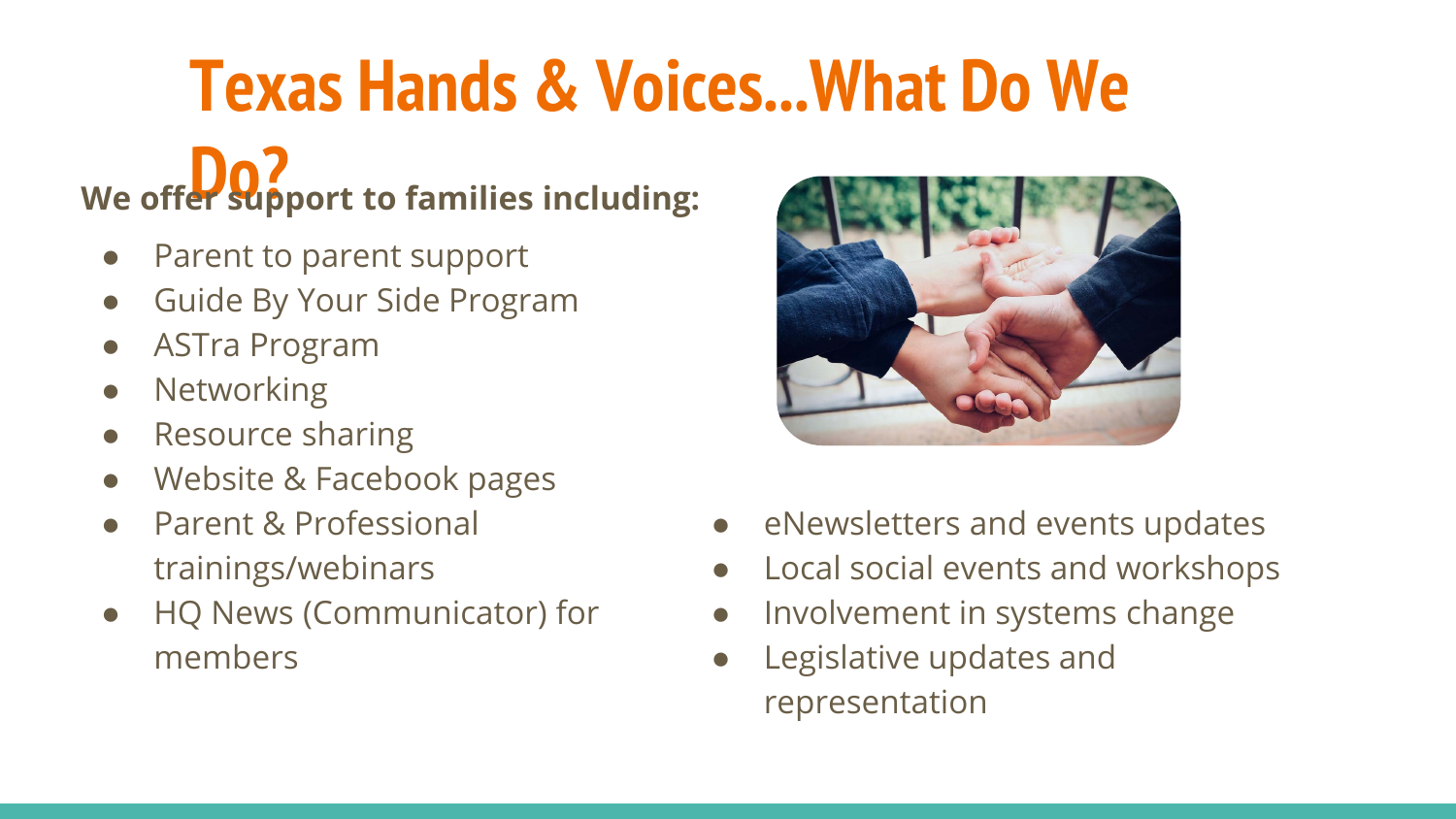# **Guide By Your Side Program**

- Parent & family support program
- Provides information and support in an unbiased manner to families with children who are deaf or hard of hearing
- Offers Parent Guides, Spanish speaking Guides, and Deaf/Hard of Hearing Guides
- Guides matched with families
- Services available birth 21 years
- **Provided free of charge**

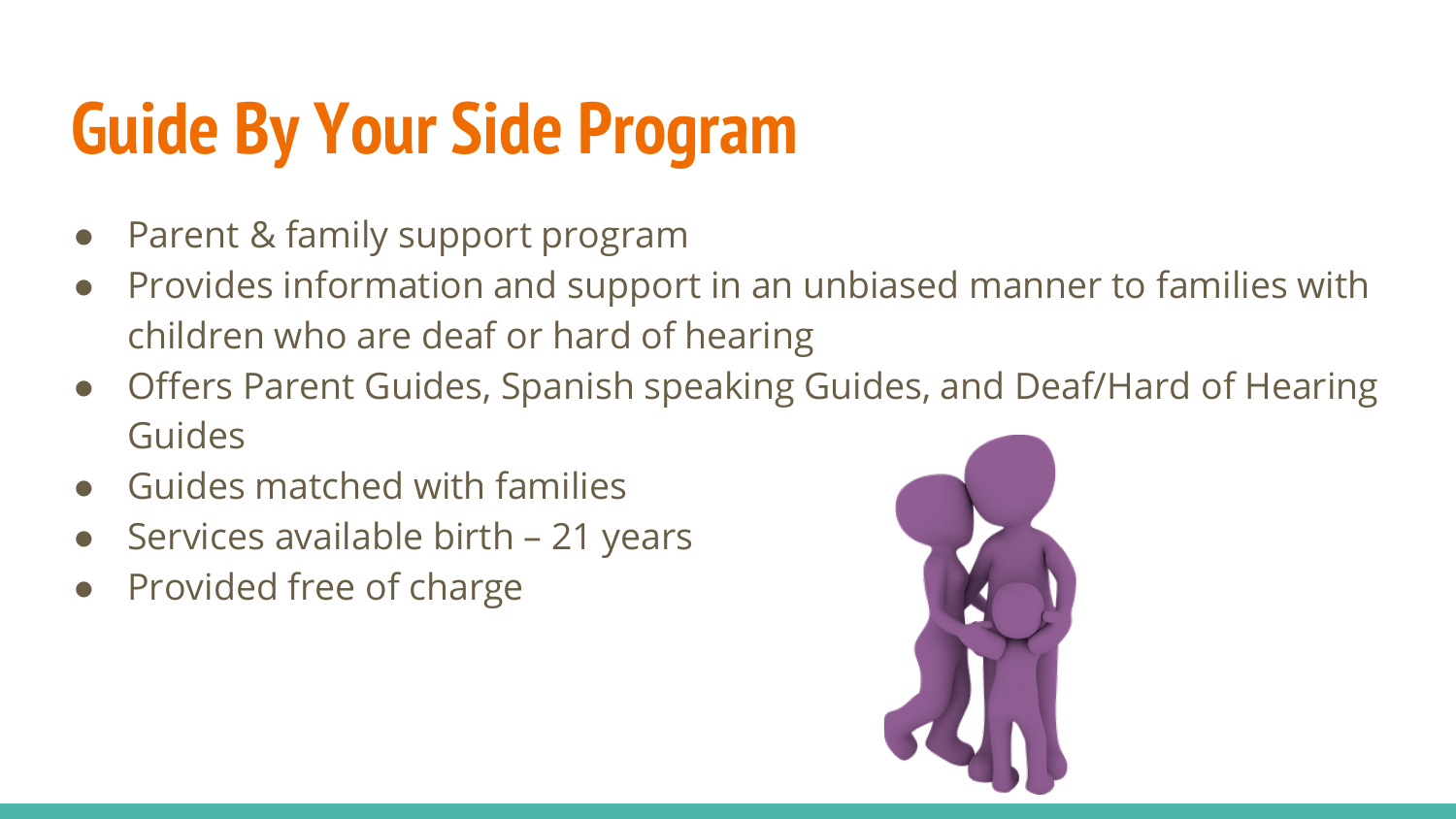### **GBYS Guides**

#### **Parent Guides (including Spanish speaking Guides)**

- Parents who have deaf or hard of hearing children themselves
- Trained to support other parents
- First-hand experience with this journey
- Empower parents to navigate their journey with confidence.

#### **Deaf/Hard of Hearing Guides**

- Share their perspectives and experiences of growing up deaf or hard of hearing
- Share information about Deaf culture and the deaf community
- Help parents see that their child has no limits & can do whatever they desire

<http://www.txhandsandvoices.org/gbys/>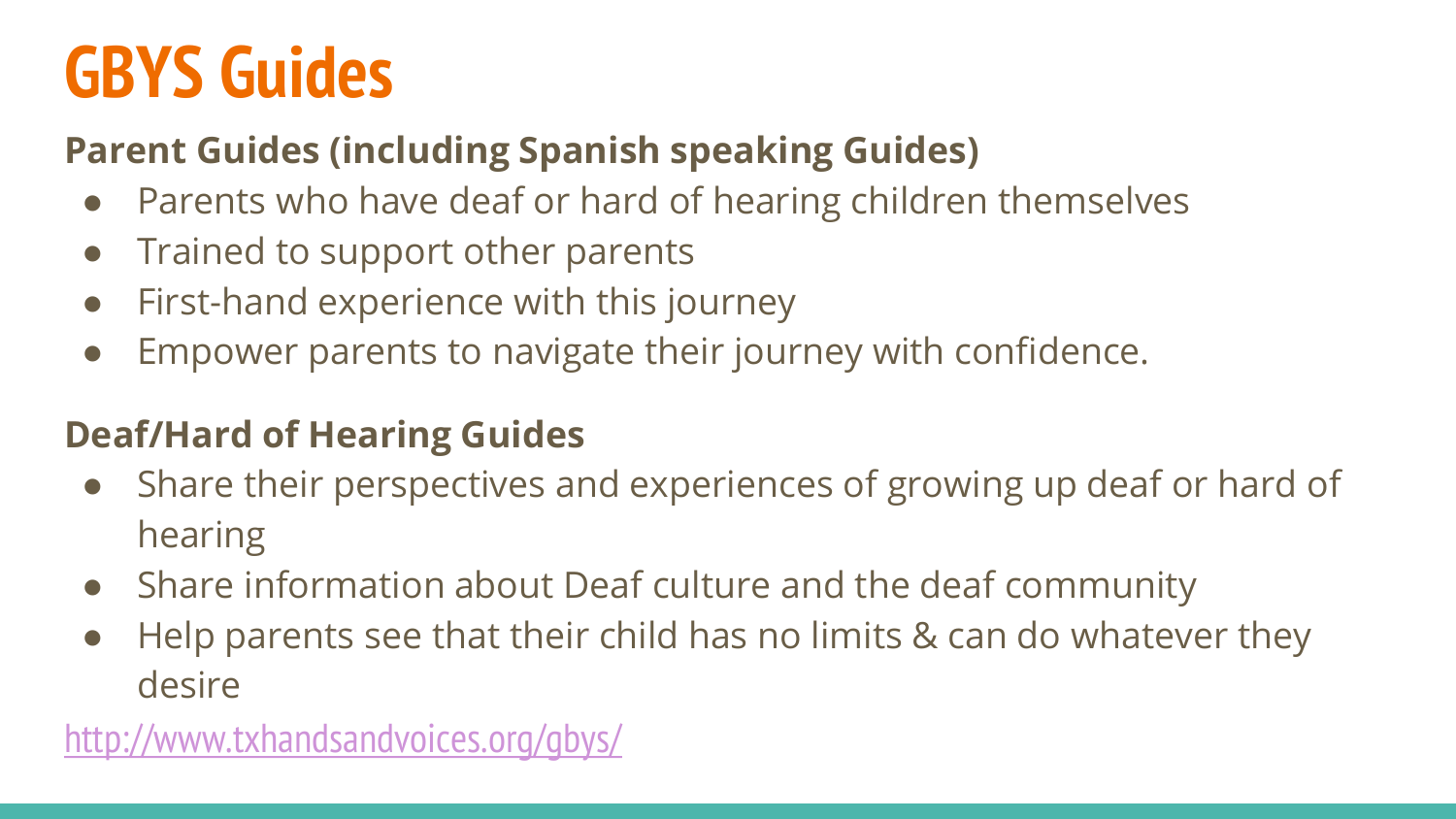# **Why Families Need Support**



- 95% of all children who are deaf or hard of hearing are born into hearing families (Mitchell & Karchmer 2004)
- 90% of these families have no background in deafness or connections to the deaf community (Center for Demographic Studies 1984)
- "The key to a successful integration of hearing loss into a family is the degree to which parents are able to integrate hearing loss into their lives" (D. Luterman, 2006)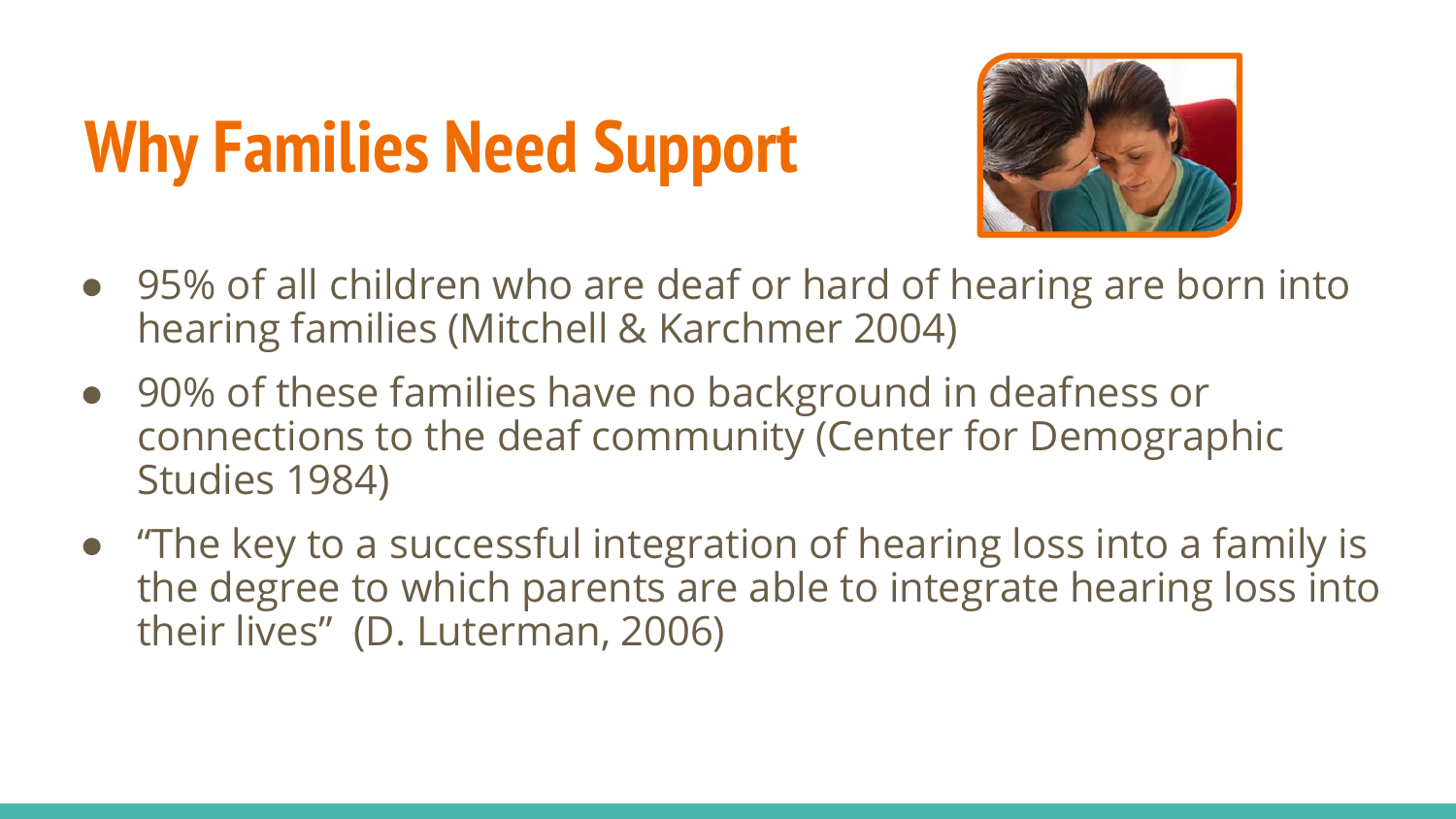# **Research Supports Parent-Peer Support**

In a 2000 study done by Hintermaier, R, "Stress Indicators Decreased" by having the support of other parents.

• Parents reporting social networks with other parents of children who are deaf were associated with less isolation, greater acceptance of their child, and improved interactional responsivity.

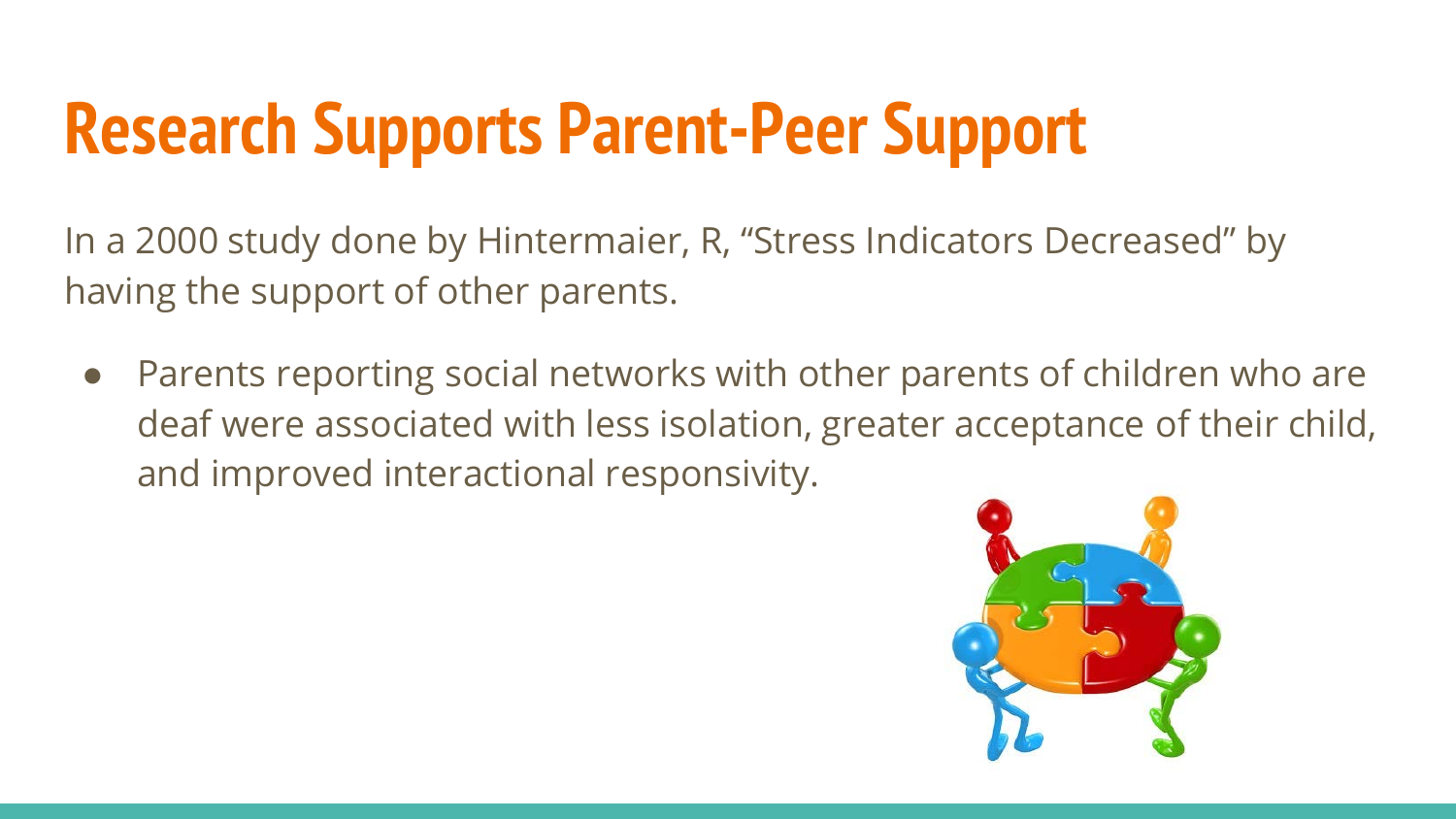# **Parent to Parent Support: Why is it Important?**

Research indicates that the single-most important factor in predicting successful outcomes of newly identified deaf/hh babies in early intervention is the active participation of their parents. (Yoshinaga-Itano, Coulter & Thomson, 2000)

Benefits of Parent involvement include higher reading scores, higher grades on homework, improved attitudes towards school, improved relationships between parents and teachers. (Donahoo, 2001)

Copyright © 2008 Hands & Voices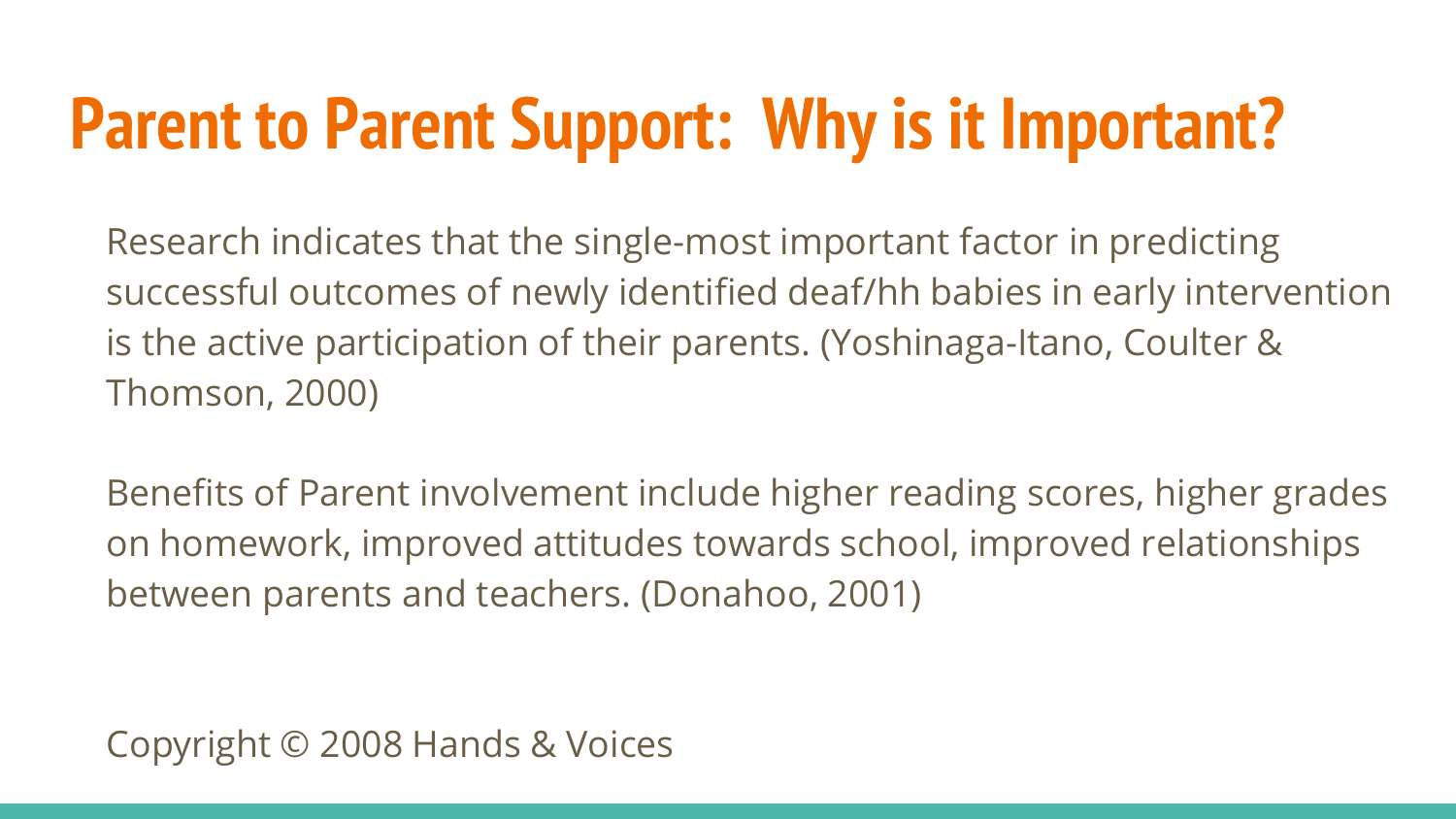## **The Value Of Perspective**

"The Guide talked to us like hearing loss was normal. I want to be like that. I just knew after talking with the Guide that everything was going to be okay."

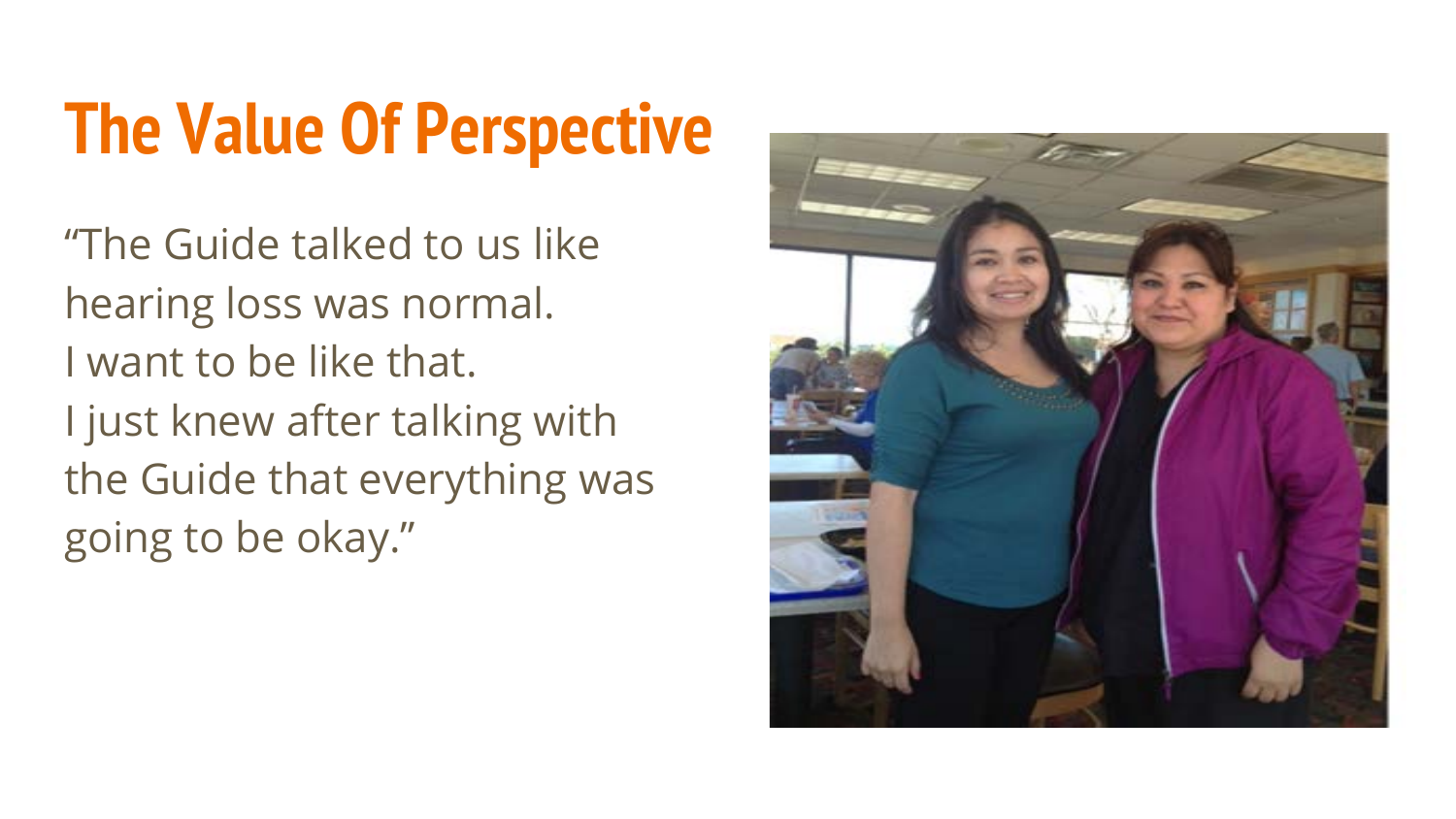# **Supported and informed families . . .**

- are emotionally healthy
- are ready to face responsibilities
- have resources to make good decisions
- take ownership of decisions and outcomes
- are better partners with professionals in the process
- learn best by seeing other families in action (Parent to parent modeling)

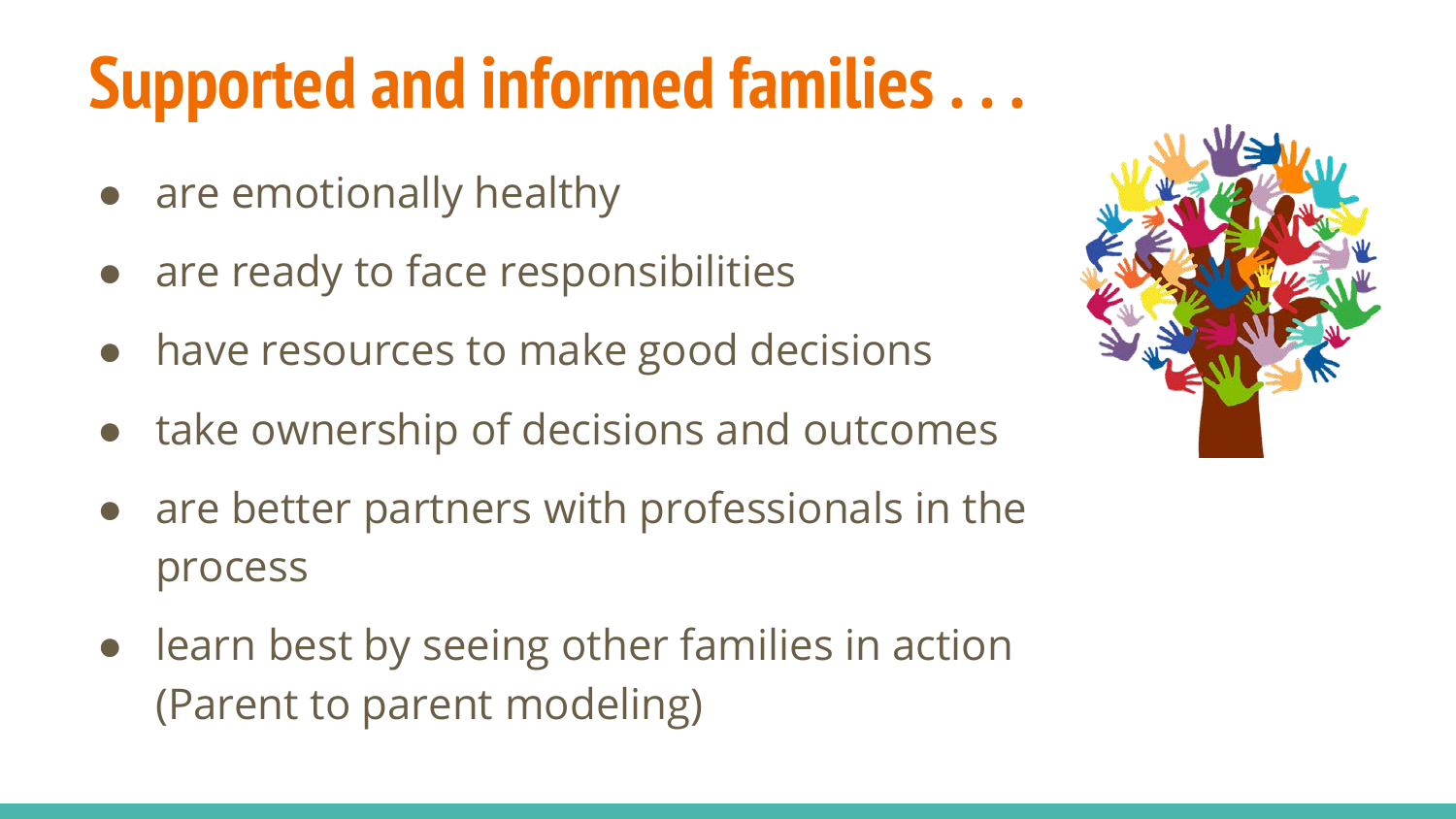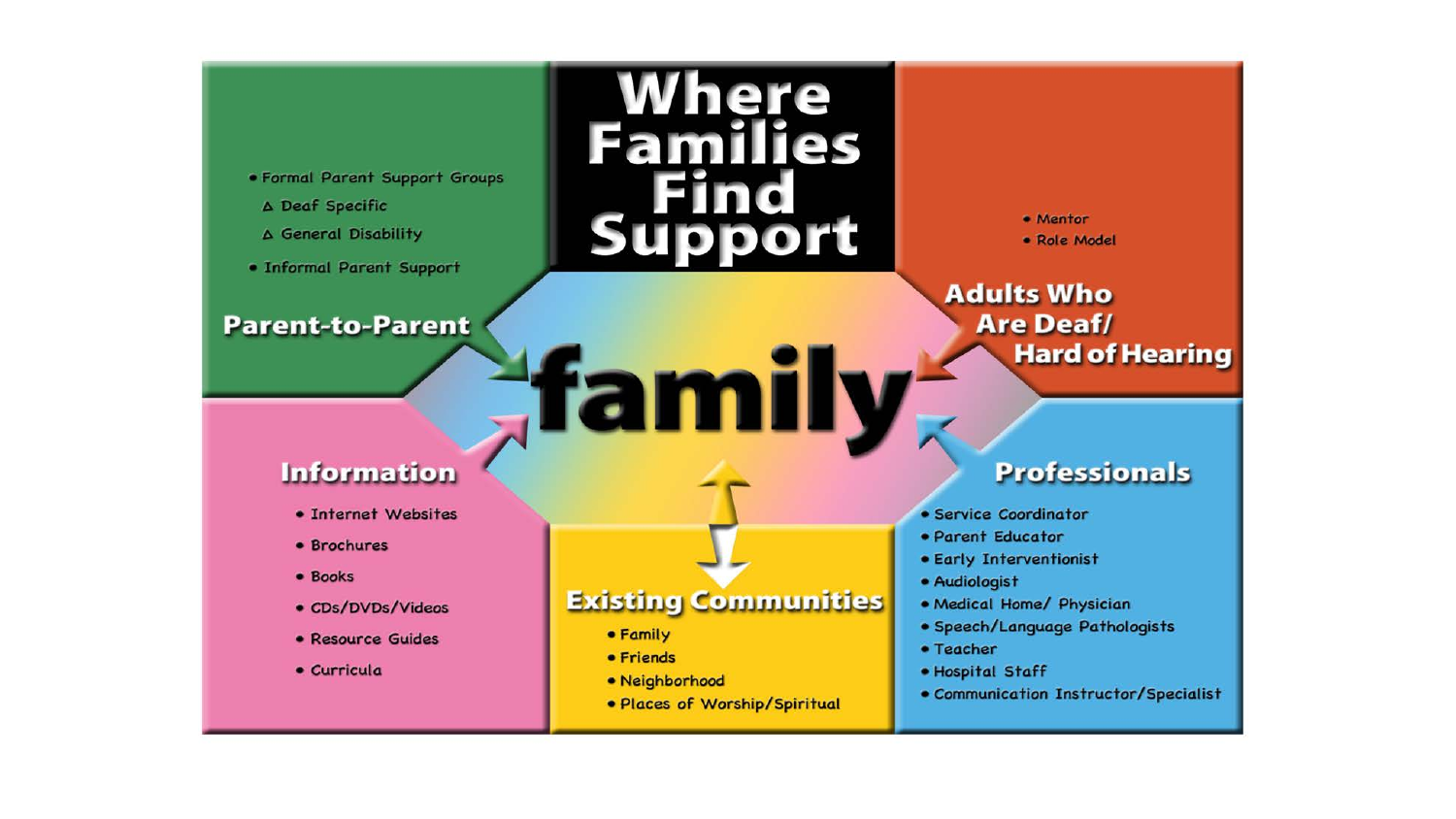# **Family Support Examples**

- Newly diagnosed infant
- "Growing Up" issues new school, social issues, etc.
- Communication Choices
- IEP/IFSP help

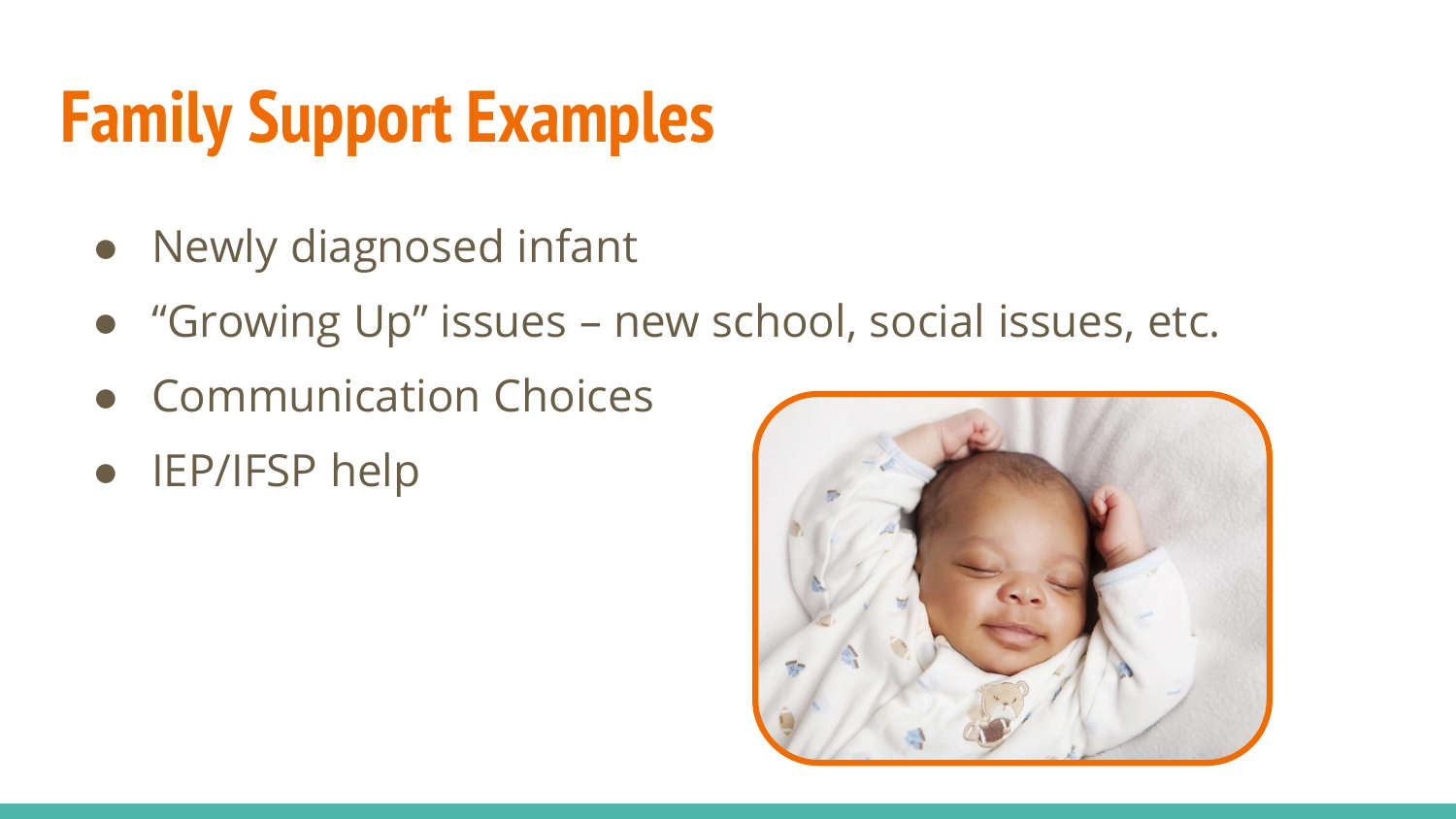## **Parents Are the Key!**

- Limited parental involvement, or knowledge, is one of the biggest problems facing public schools (involvement for each family may look different, predetermined by many factors in their lives)
- Family participation in education is twice as predictive of student's academic success as family socioeconomic status
- Parents of high-achieving students set higher standards for their children's educational activities than parents of low-achieving students

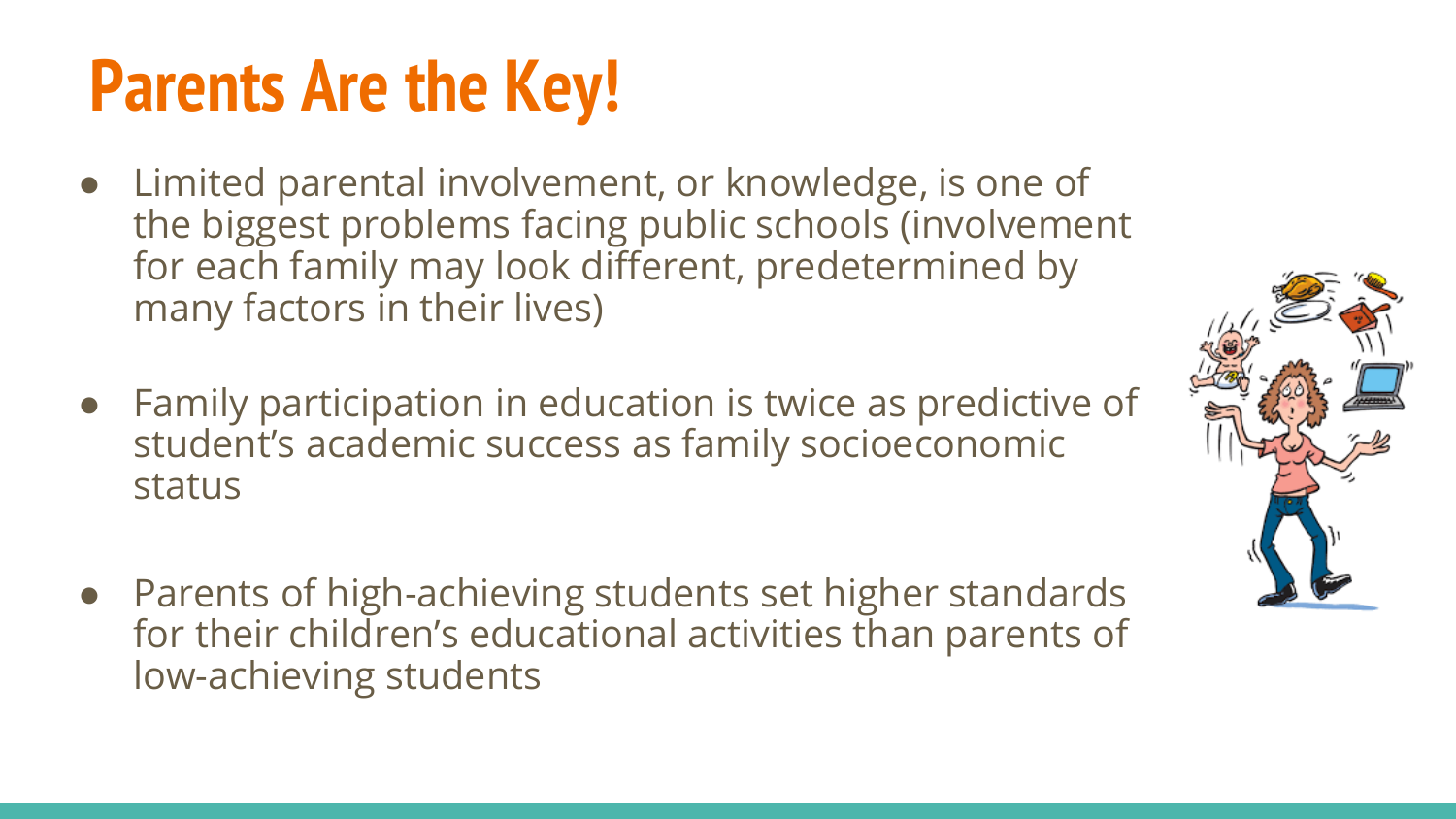# **Staying Informed: Parent and Team Meetings**

- Learn more about developmental expectations
- Read progress reports from all members of the team
- Conduct pre-meetings Talk about the tough stuff!
- Be willing to brainstorm Think outside the box
- Know everyone's limits to have reasonable expectations
- Hold events to inform and train parents on process Hands & Voices Educational Advocacy Book

<http://handsandvoices.org/resources/products.htm#astra>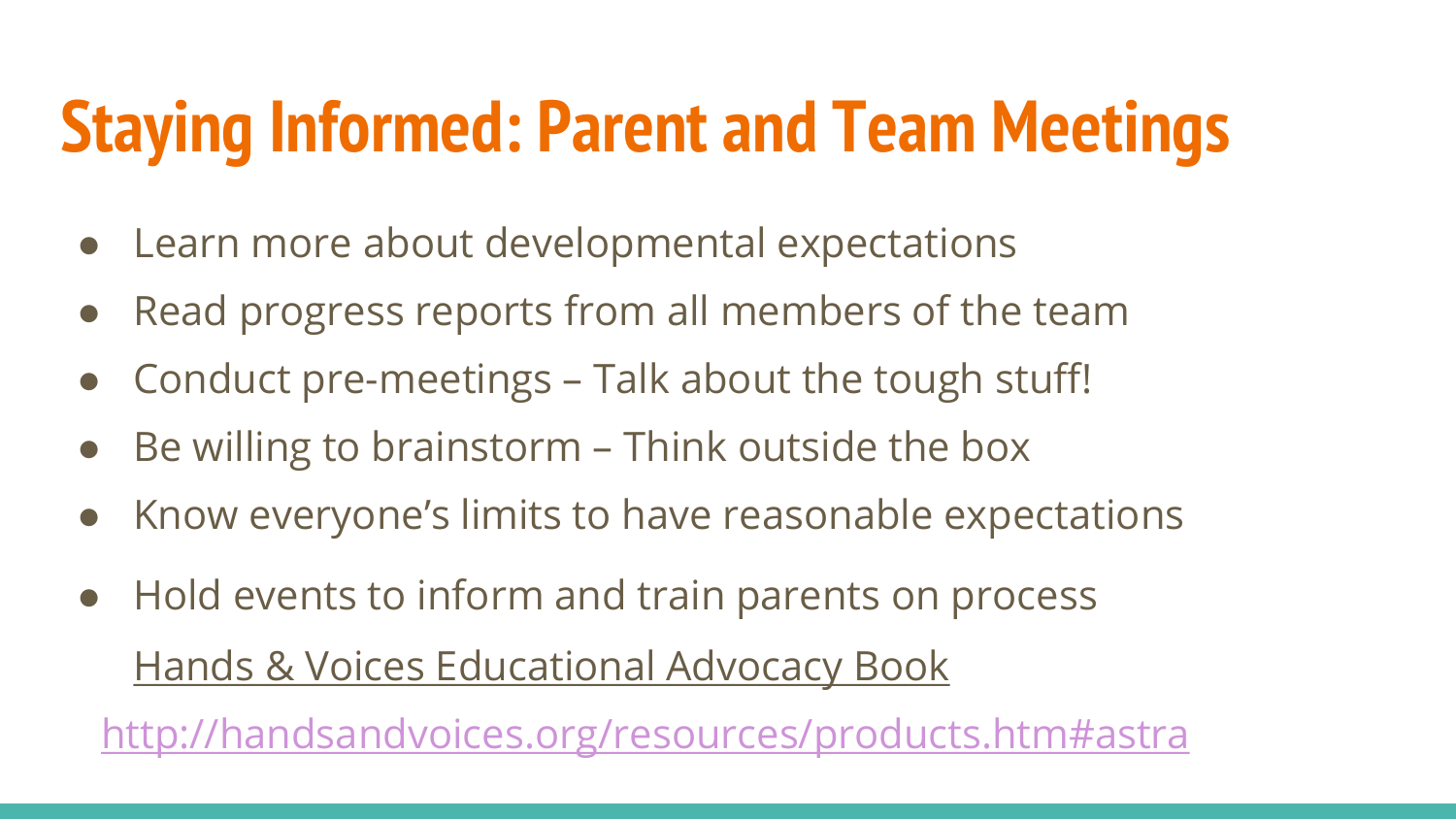# **Informed Team Meetings**

Consider Social/Emotional and Self Advocacy Skills

- Amplification Management (hearing aids, cochlear implants, BAHA)
- Resources/Technology
- **Communication Strategies**
- Personal/Interpersonal Skills

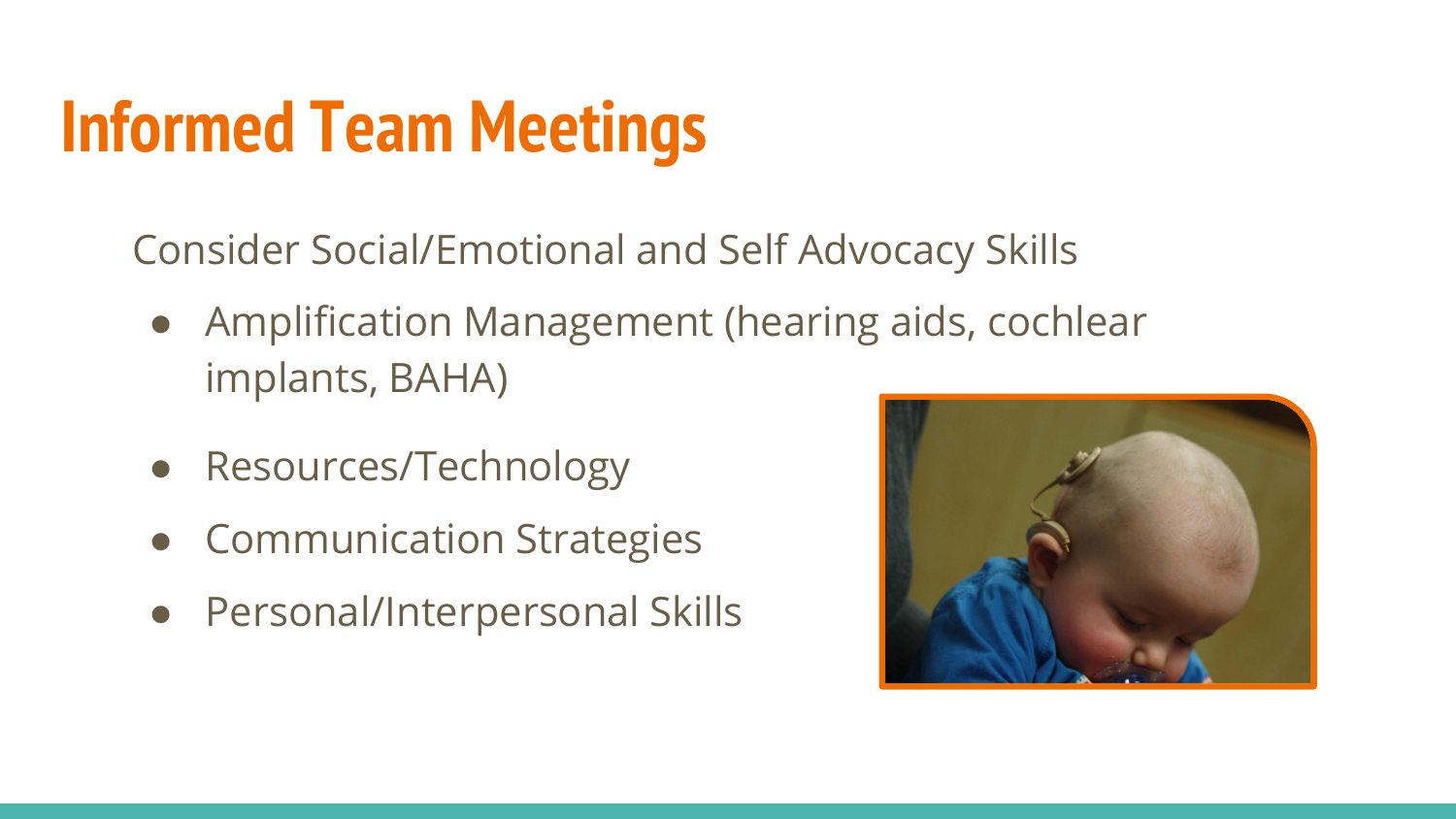# **Support & Promote Parenting Skills**

- Keep parents updated on Deaf Culture/Hearing Related issues
- Share apps and technology for home use (Tocomail, Screentime)
- Share resources for GED classes, college credit, family **literacy**
- Offer Family Support for nutrition
- Create Family Events!



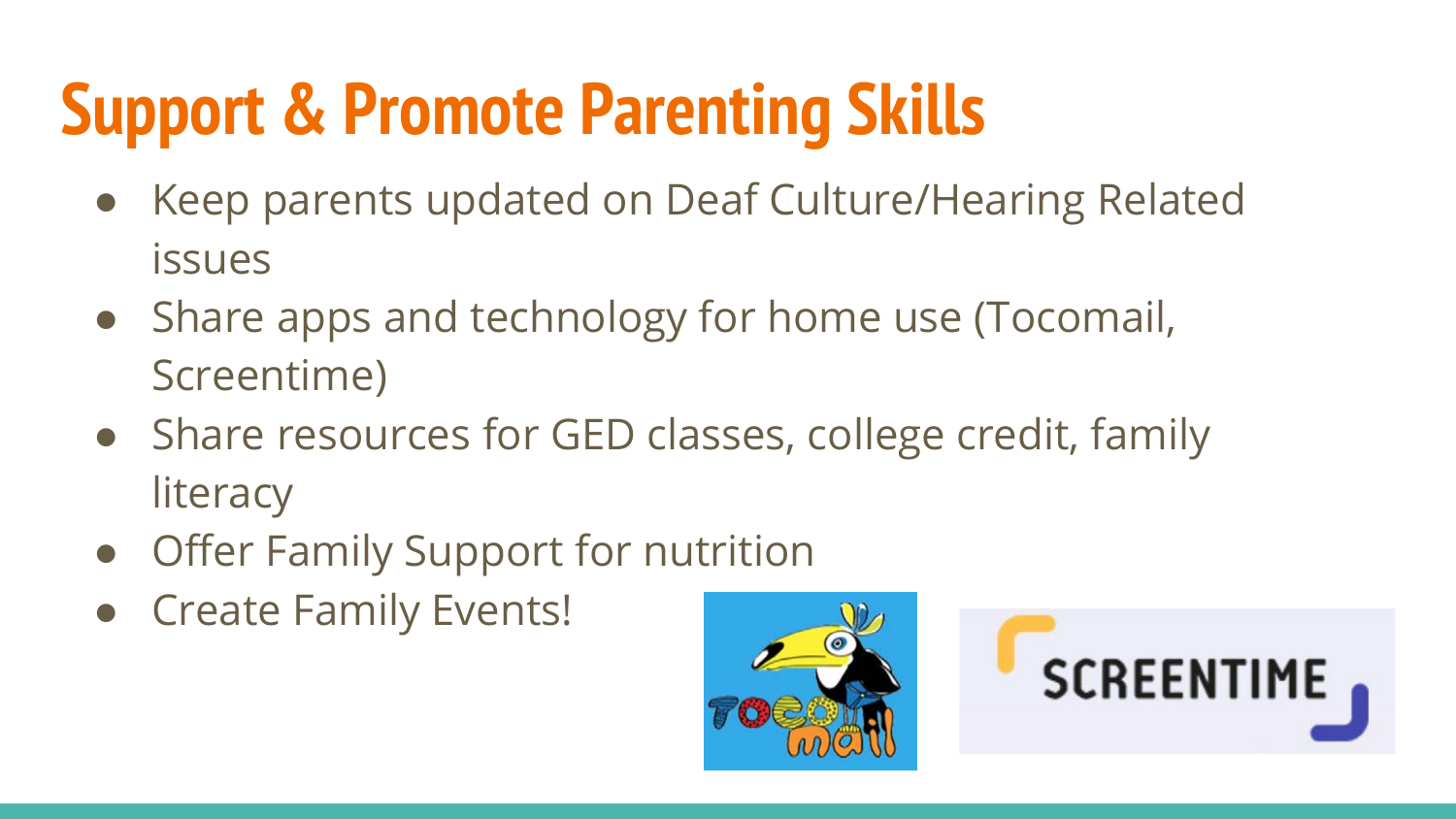# **Tools For Learning: Early Reading**

- VL2 Storybook Apps <http://vl2storybookapps.com/>
- If You Give a Mouse a Cookie

<https://texasdeafed.org/professionals/classroom-tools/laura-numeroff-series>

The Napping House

<https://texasdeafed.org/professionals/classroom-tools/the-napping-house>

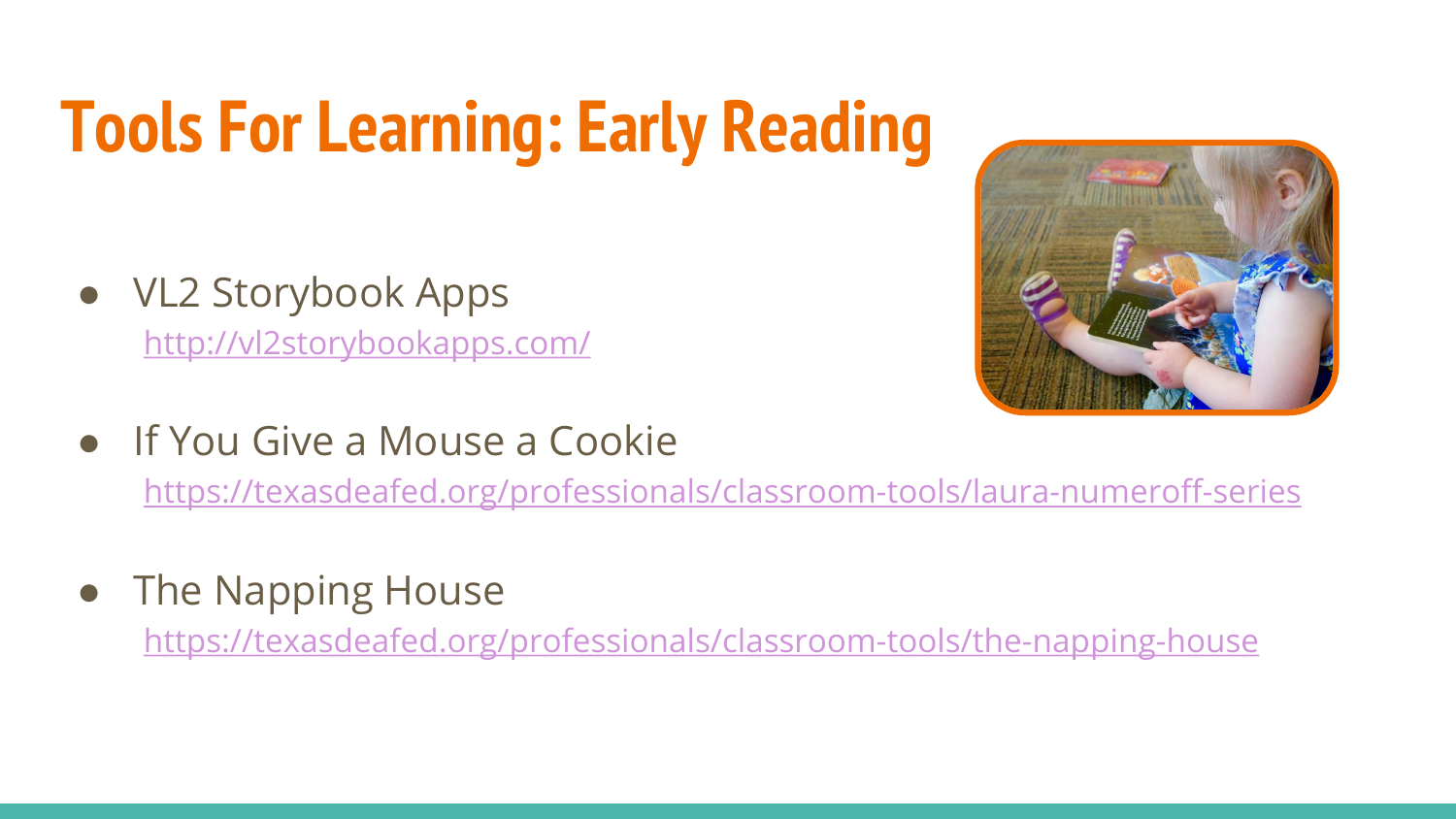### **More Tools For Learning...**

Comprehensive Support Tools...Updated Regularly!

- <https://texasdeafed.org/professionals/classroom-tools>
- <https://freeseedictionary.wordpress.com/> (free Signing Exact English dictionary)
- <http://dailycues.com/learn/learn-to-cue-online/> (learn cued speech)
- <http://seethesound.org/> (Visual Phonics resources)
- <https://www.infanthearing.org/signit/> (FREE ASL Lessons)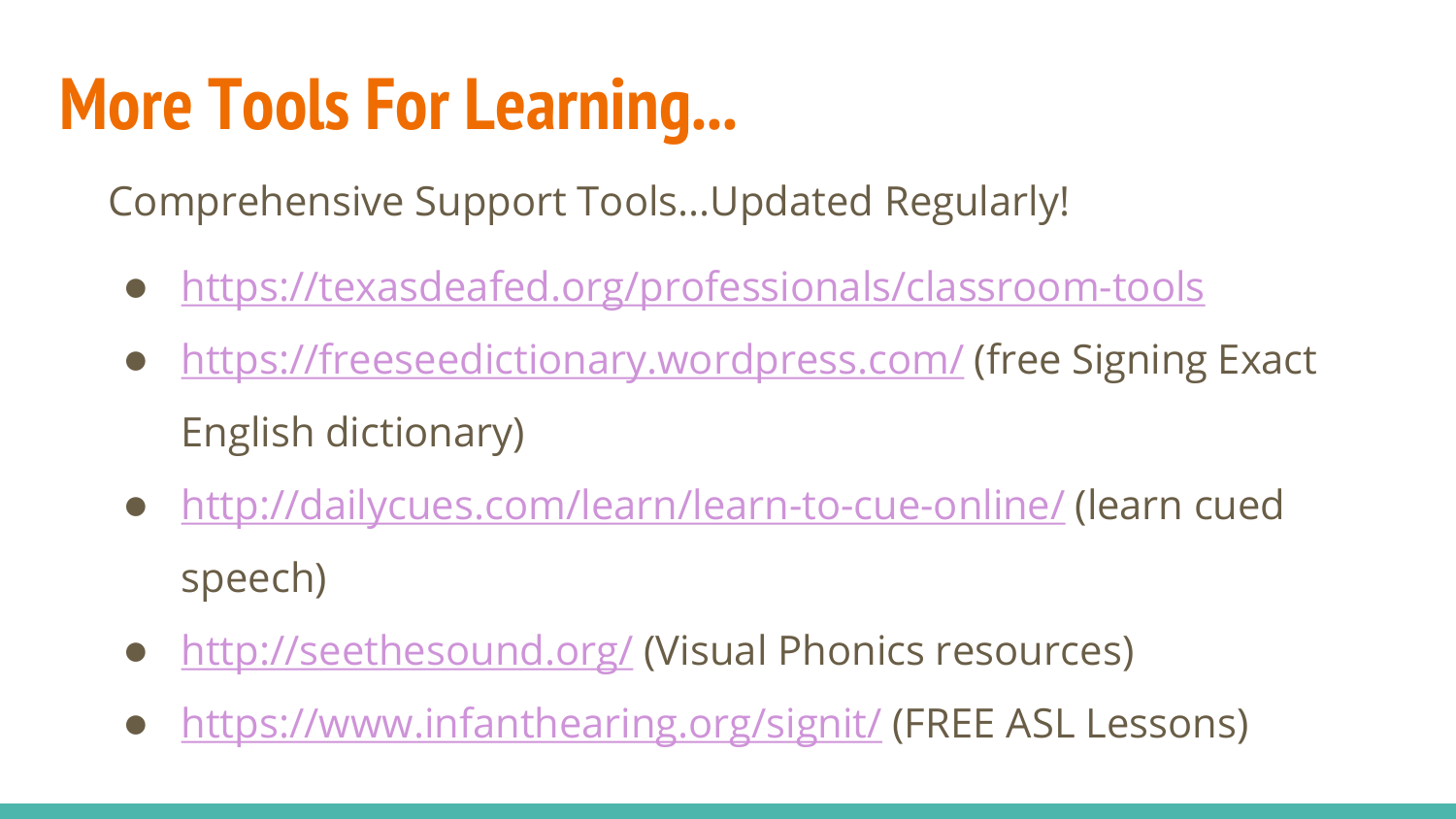# **Community Resources: Connecting**

- PAUSE Retreat Overnight retreat for moms and female caregivers
- Local Family Events Watch the Hands & Voices Newsletter!
- Tuesday Topics First Tuesday of the month on the Texas Hands & Voices Facebook page from 8-9 pm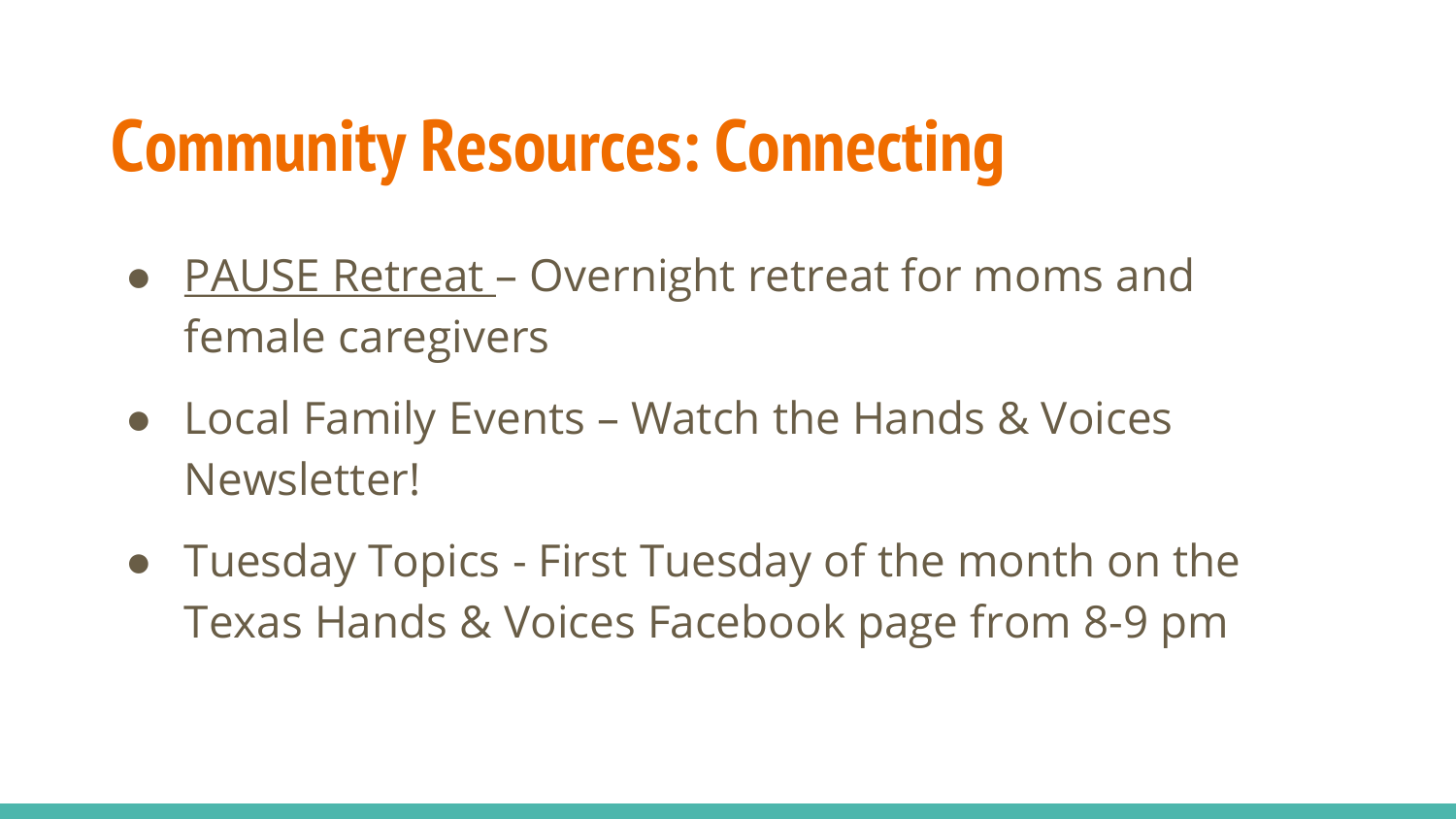## **Connecting Families Across Texas**

- Website- www.txhandsandvoices.org
- Facebook facebook.com/TXHandV and facebook.com/TXHVSpanish
- Twitter @TXHandV
- eNews & Calendar-

txhandsandvoices.org/txhv/events

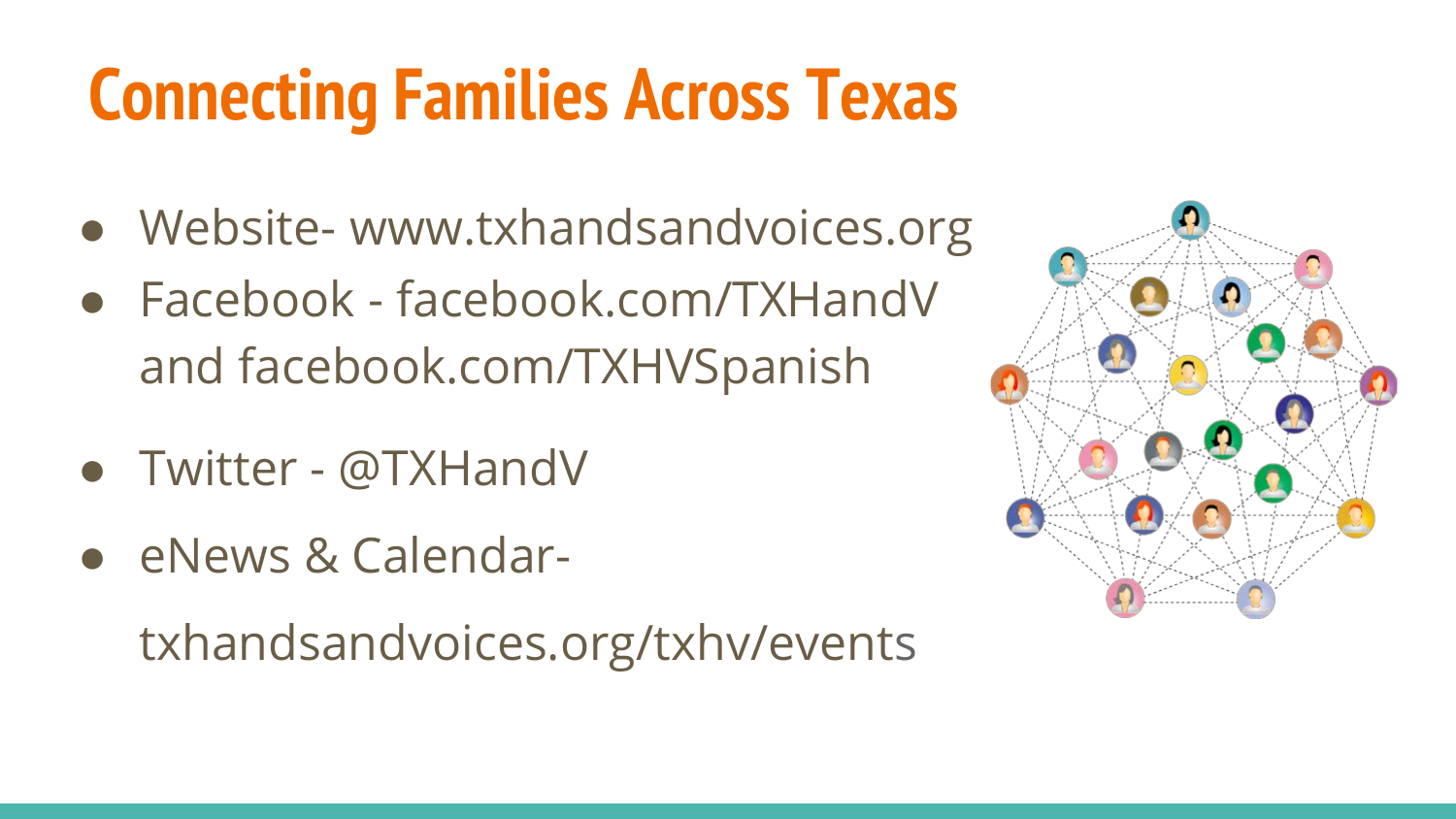# **Service Coordinators: Connecting with GBYS**

- Child has a suspected or confirmed hearing level, slight through profound
- Parents give consent
- Share Hands & Voices website and information
- GBYS can begin before IFSP services separate from ECI
- List on IFSP as a resource for family
- D/HH services not required for family to access GBYS

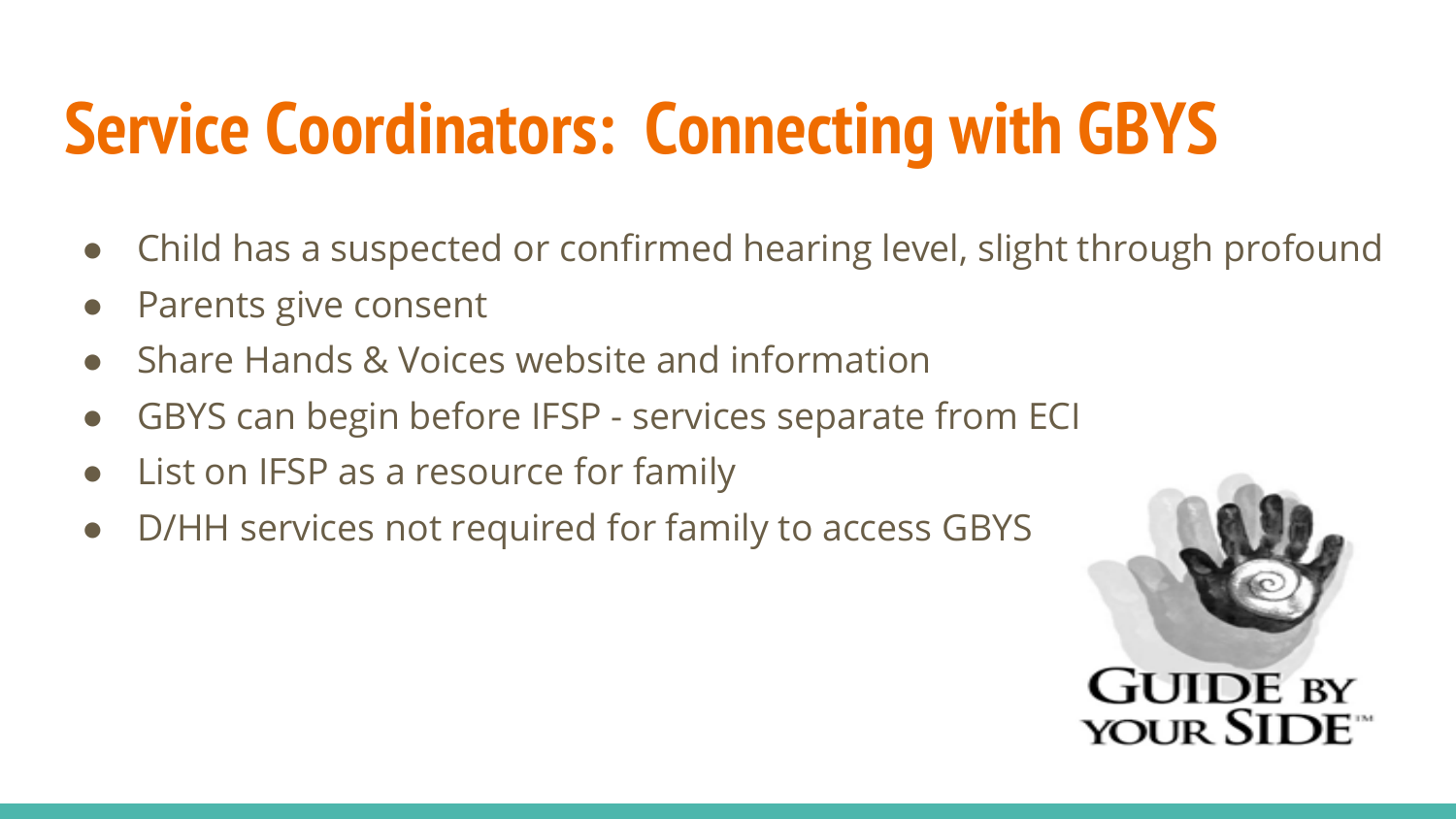# **GBYS: Connecting with Families**

- SC can discuss GBYS services with family during intake
- Families can be connected to GBYS at any time
- **Share handouts from H&V/GBYS**
- Share website info
- Referral can come from anyone (parent, professional, etc)
- Complete an online application at **<http://www.txhandsandvoices.org/txhv/programs/txgbys/>**
	- Services can be requested in English or in Spanish

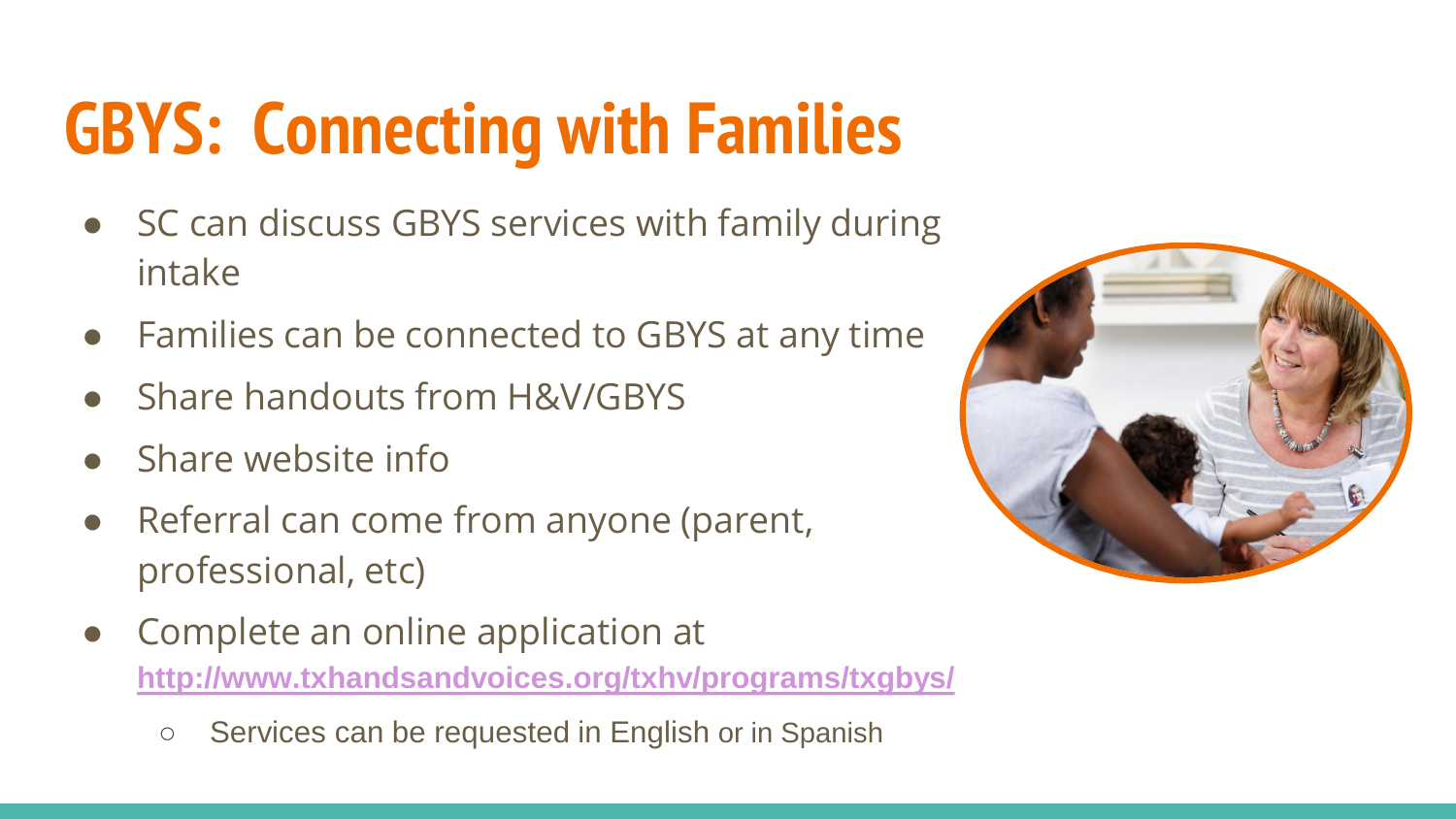#### **Educational Resource Center on Deafness**

- Deaf/Hard of Hearing Statewide outreach and support
- Located at Texas School for the Deaf
- Services provided to all families, programs, professionals and students who are not enrolled at TSD
- Online and face-to-face classes for sign skill development and literacy
- Classes offered in ASL and SFF
- Spanish speaking instructors and Hispanic Liaison services available

ERCOD: <https://www.tsd.state.tx.us/apps/pages/outreach>

Crossroads: Deaf Education Website: [www.texasdeafed.org](http://www.texasdeafed.org)



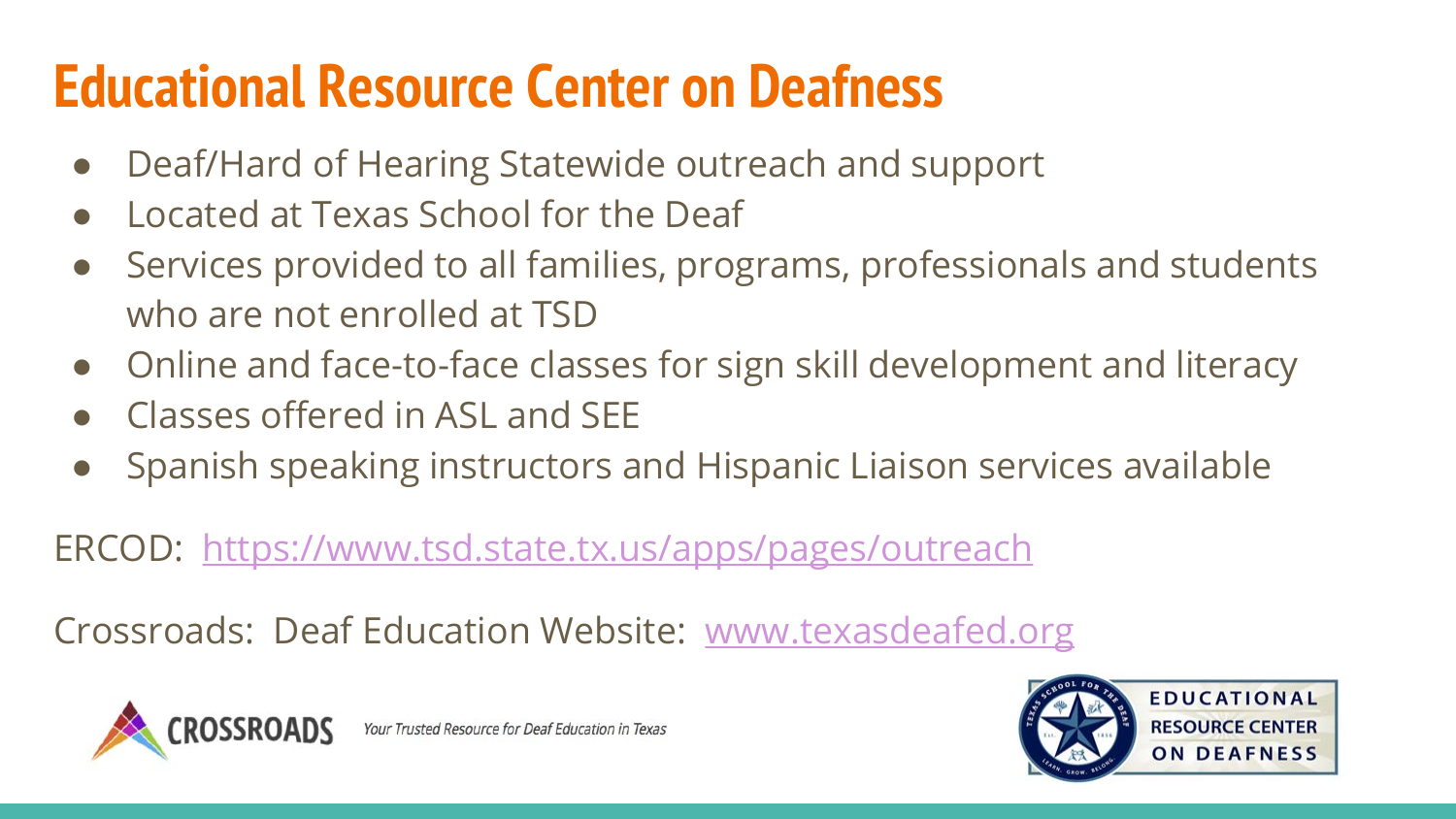# **ERCOD Family Programs & Services: Family Signs**

#### ● Family Signs

- Classes to teach sign to family of child who is deaf/hard of hearing
- ASL or SEE teleintervention via the internet (Spanish speaking instructors available)
- Weekly sessions scheduled at convenience of family in their own home
- No cost
- All family members (including extended family) are welcome to participate
- Focus for classes is on the adults
- Up to 4 semesters of classes offered per family



#### [www.TexasDeafEd.org/fs](http://www.texasdeafed.org/fs)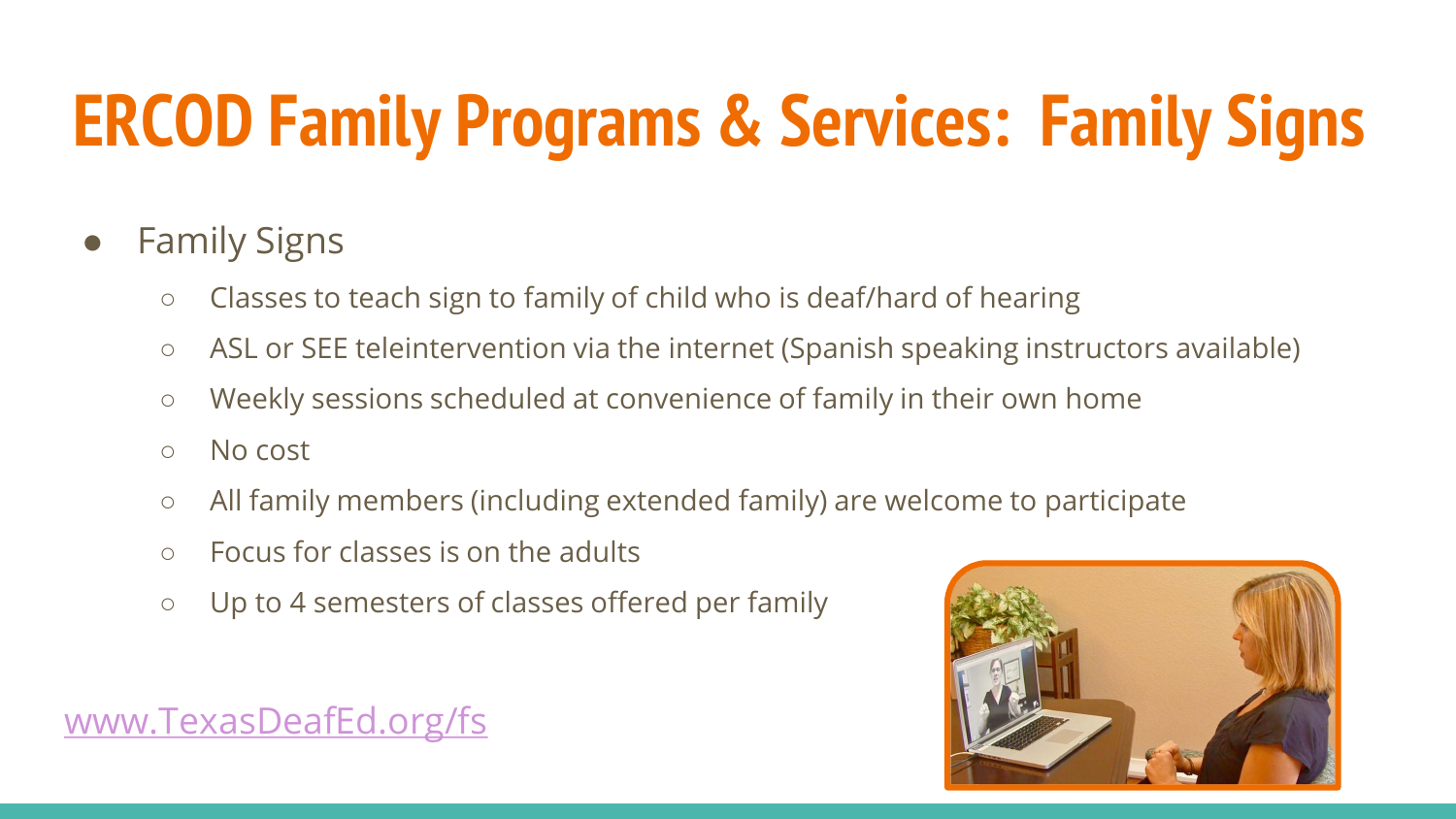#### **ERCOD Family Programs & Services: Shared Reading Project**

- Shared Reading Project
	- Classes to teach parents/caregivers how to read to child using sign
	- ASL or SEE teleintervention (Spanish speaking instructors available)
	- Weekly sessions scheduled at convenience of family in their own home
	- No cost
	- Child is directly involved focus is both child and parent/caregiver participating together



[www.TexasDeafEd.org/srp](http://www.texasdeafed.org/srp)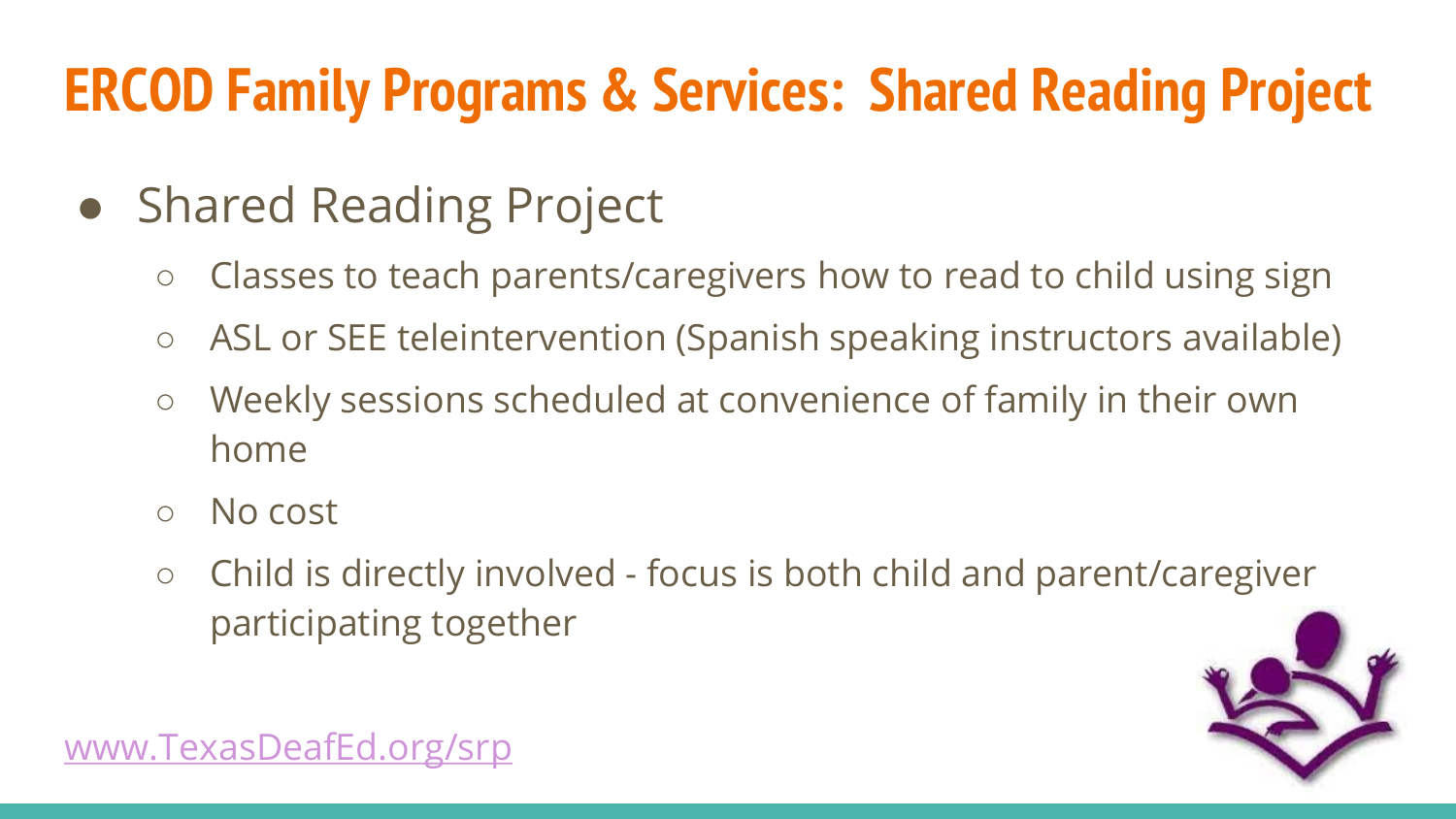## **ERCOD Family Programs & Services: Family Weekend**

- **Retreat**<br>
<sup>●</sup> Annual weekend event for parents/guardians and family of children who deaf/hard of hearing between the ages of birth and 21 years old
	- Weekend costs include:
		- Workshops for adults (ages 18 and older)
		- Activities, games, and field trips for children ages 6 mos 17 years
		- Sibshop for hearing siblings ages 7-12 years
		- Families stay on TSD campus, meals included
	- Occurs in June each year
	- Participants arrive Friday afternoon/evening and leave mid-day Sunday



#### [www.TexasDeafEd.org/fwr](http://www.texasdeafed.org/fwr)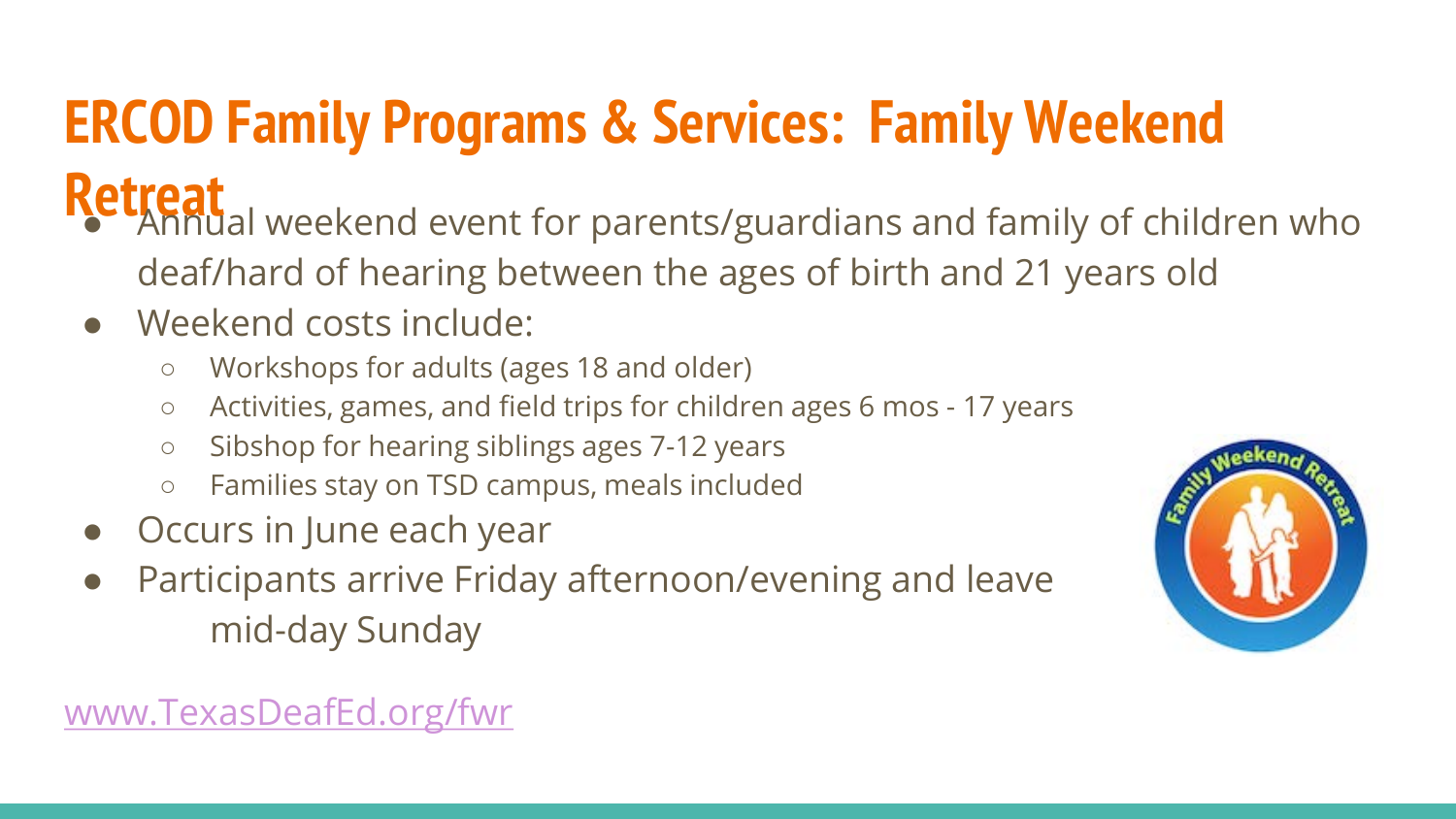#### **ERCOD Family Programs & Services: Communication Skills Workshop**

- Annual week long ASL immersion workshops for parents/guardians of children who deaf/hard of hearing
- Parents must have a deaf/hard of hearing child in early intervention or school services grades PPCD - 12
- Provides sign communication opportunities, including:
	- Improve expressive and receptive signed communication skills
	- Interact with Deaf, hard of hearing and hearing professionals
	- Learn more about Deaf Culture and the Deaf Community



#### [www.TexasDeafEd.org/csw](http://www.texasdeafed.org/csw)